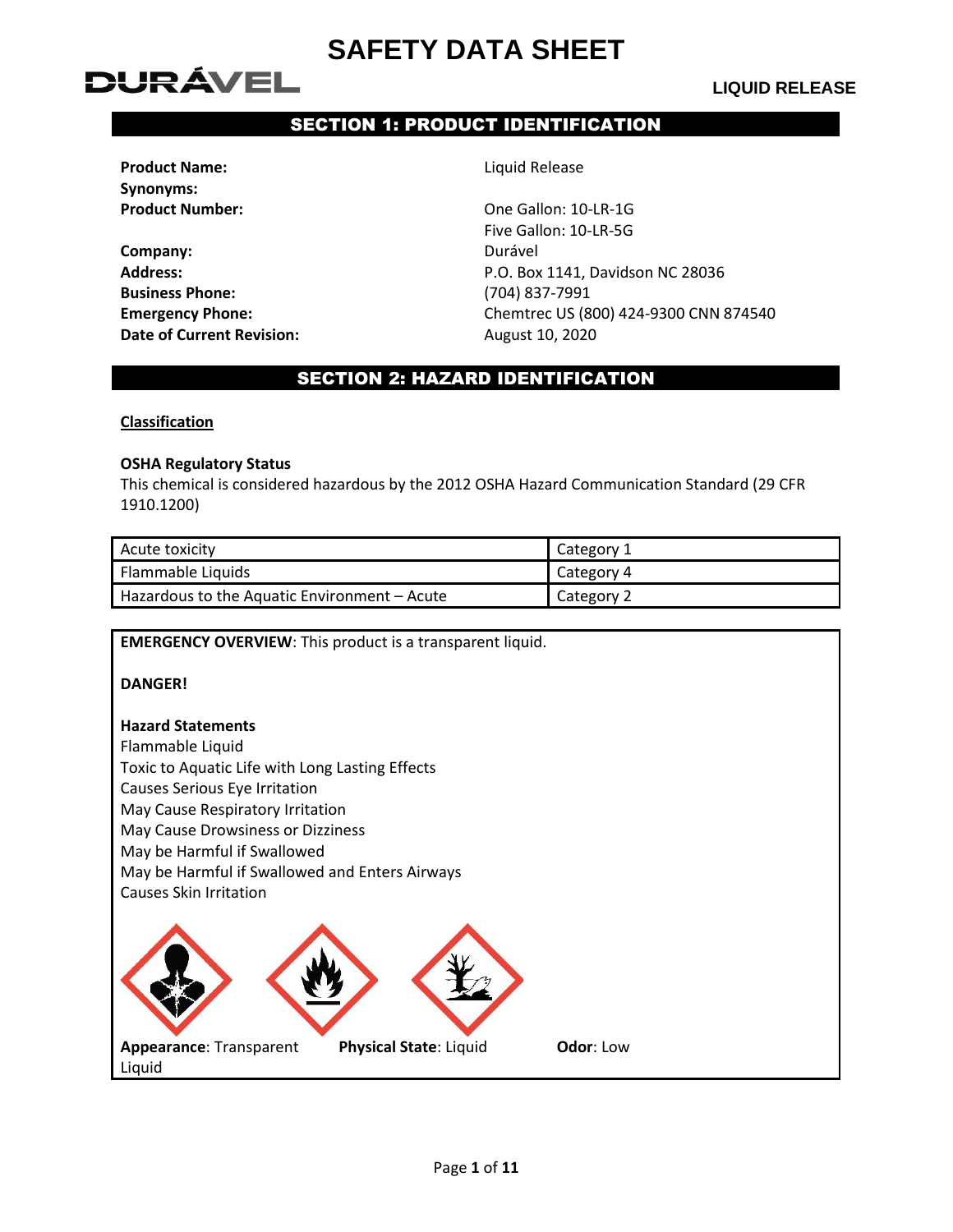## DURÁVEL

#### **Precautionary Statements – Prevention**

Obtain special instructions before use Do not handle until all safety precautions have been read and understood Keep away from heat/sparks/open flames/hot surfaces. - No smoking Keep container tightly closed Ground/bond container and receiving equipment Use explosion-proof electrical/ ventilating/ lighting/ equipment Use only non-sparking tools Take action to prevent static discharges Avoid breathing dust/fume/gas/mist/vapors/spray Wash face, hands and any exposed skin thoroughly after handling Use only outdoors or in a well-ventilated area Avoid release to the environment Wear protective gloves/protective clothing/eye protection/face protection

#### **Precautionary Statements – Response**

IF exposed or concerned: Get medical advice/attention IF ON SKIN (or hair): Take off immediately all contaminated clothing. Rinse skin with water/ shower If skin irritation occurs: Get medical advice or attention. IF IN EYES: Rinse cautiously with water for several minutes. Remove contacts, if present and easy to do. Continue rinsing. If eye irritation persists: Get medical advice/attention IF INHALED: Remove person to fresh air and keep comfortable for breathing. Call a POISON CENTER/doctor if you feel unwell. IF SWALLOWED: Immediately call a POISON CONTROL CENTER/doctor Do NOT induce vomiting. Take off contaminated clothing and wash before reuse In case of fire use, "alcohol resistant" foam, dry chemical, halon or carbon dioxide to extinguish. Collect spillage

#### **Precautionary Statements - Storage**

Store in well-ventilated place. Keep Cool. Keep container tightly closed. Store locked up.

#### **Precautionary Statements – Disposal**

Dispose of contents/container in accordance with local/regional/national regulations.

#### **Hazards Not Otherwise Classified (HNOC)**

Repeated exposure may cause skin dryness or cracking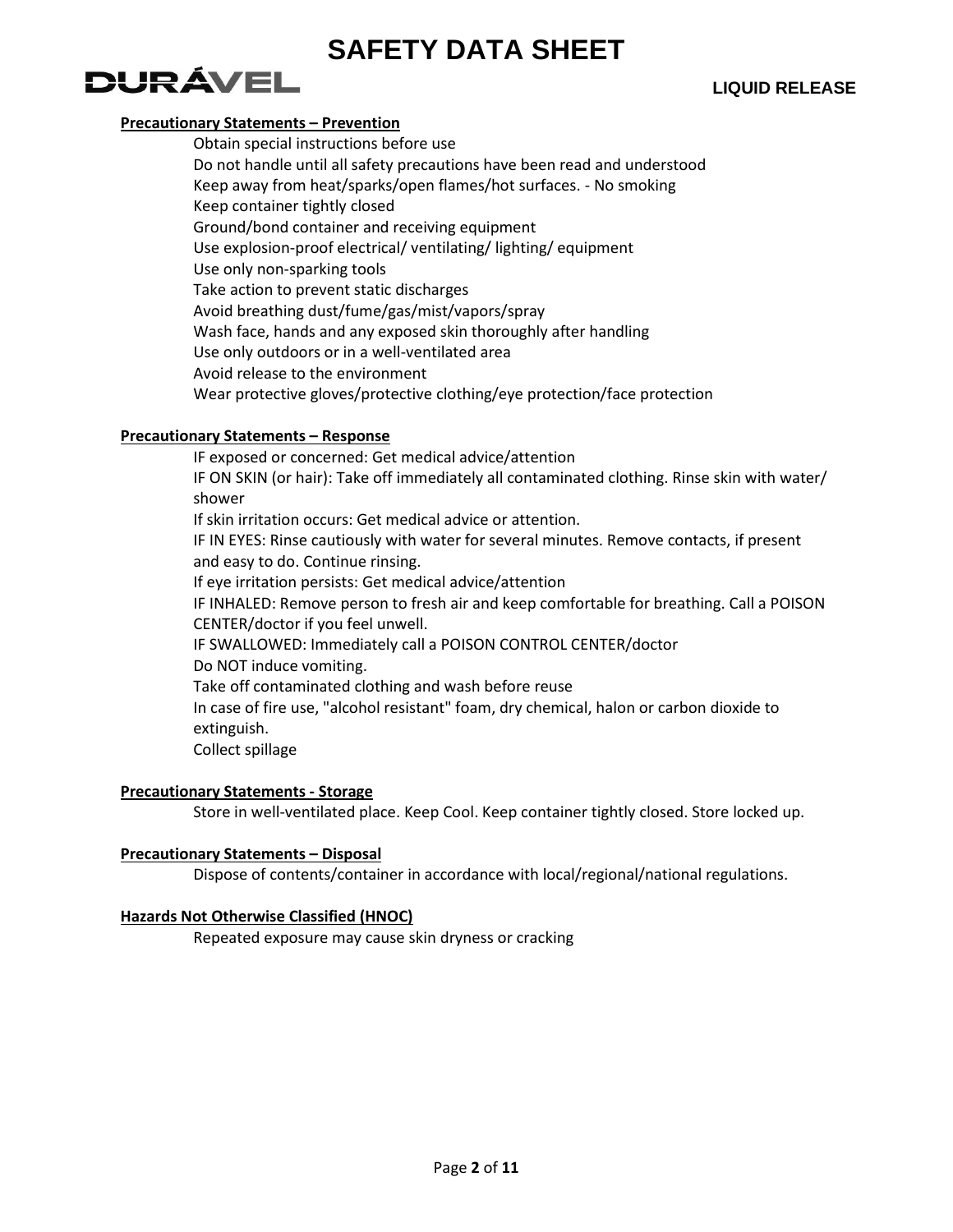

### SECTION 3: COMPOSITION AND INFORMATION ON INGREDIENTS

#### **Substance**

| <b>Chemical Name</b>                           | CAS No.             | Weight - % | <b>Trade Secret</b> |
|------------------------------------------------|---------------------|------------|---------------------|
| Distillates (petroleum), hydrotreated<br>light | 64742-47-8          | $60 - 100$ | $\ast$              |
| Proprietary                                    | <b>Trade Secret</b> | 1 – 5      | $\ast$              |

\*The exact percentage (concentration) of composition has been withheld as a trade secret.

#### SECTION 4: FIRST-AID MEASURES

#### **Description of First Aid Measures**

| <b>General Advice</b>                                                      | Move out of the dangerous area. Consult a physician. Provide this<br>Safety Data Sheet to the doctor in attendance.                                                                                                    |  |
|----------------------------------------------------------------------------|------------------------------------------------------------------------------------------------------------------------------------------------------------------------------------------------------------------------|--|
| <b>Eye Contact</b>                                                         | IF IN EYES: Rinse cautiously with water for several minutes. Remove<br>contact lenses, if present and easy to do. Continue rinsing. If eye<br>irritation persists: Get medical advice/attention.                       |  |
| <b>Skin Contact</b>                                                        | IF ON SKIN (or hair): Remove/Take off immediately all contaminated<br>clothing. Rinse skin with water/shower. Wash off immediately with<br>soap and plenty of water. If skin irritation persists, call a physician.    |  |
| <b>Inhalation</b>                                                          | IF INHALED: Remove victim to fresh air and keep at rest in a position<br>comfortable for breathing. If breathing is irregular or stopped,<br>administer artificial respiration. If symptoms persist, call a physician. |  |
| Ingestion                                                                  | IF SWALLOWED: Immediately call a POISON CENTER or<br>doctor/physician. Do NOT induce vomiting. Never give anything by<br>mouth to an unconscious person.                                                               |  |
|                                                                            | Most important symptoms and effects, both acute and delayed                                                                                                                                                            |  |
| <b>Symptoms</b>                                                            | Eye, Skin, and Respiratory Irritation.                                                                                                                                                                                 |  |
| Indication of any immediate medical attention and special treatment needed |                                                                                                                                                                                                                        |  |
| <b>Note to Physicians</b>                                                  | Treat symptomatically. For additional information, see Safety Data<br>Sheet.                                                                                                                                           |  |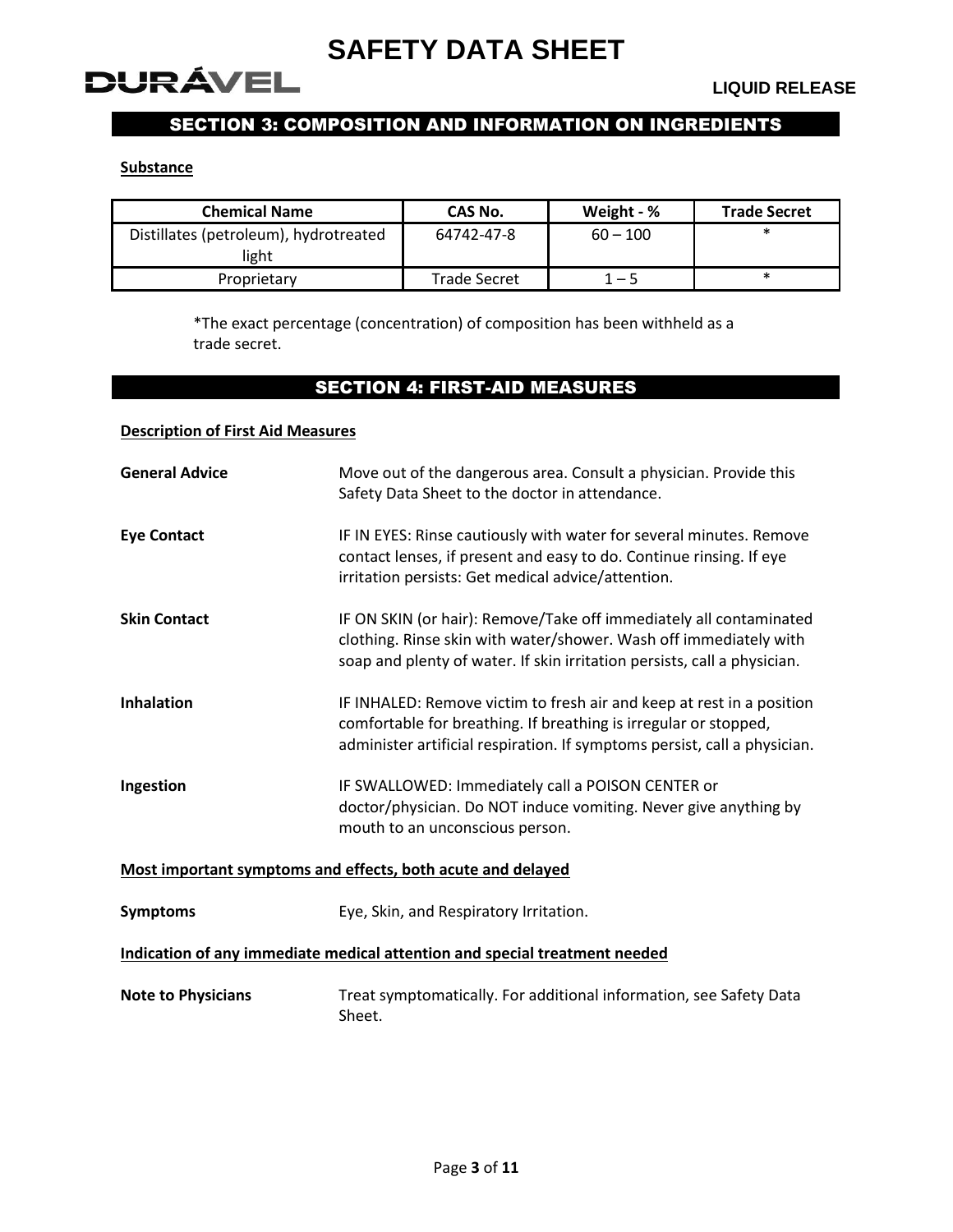# DURÁVEL

#### **LIQUID RELEASE**

#### SECTION 5: FIRE-FIGHTING MEASURES

#### **Suitable Extinguishing Media**

Dry Chemical, Alcohol Resistant Foam, Halon or Carbon Dioxide

**Unsuitable extinguishing media** CAUTION: Use of water spray when fighting fire may be inefficient.

#### **Specific hazards arising from the chemical** In a fire or if heated a pressure increase may occur and the container may burst.

**Hazardous combustion products** Carbon dioxide (CO2). Carbon

monoxide.

**Explosion Data Sensitivity to Mechanical Impact Not available** 

**Sensitivity to Static Discharge** May be ignited by friction, heat, sparks or flames.

#### **Protective equipment and precautions for firefighters**

Wear self-contained breathing apparatus and protective suit.

#### SECTION 6: ACCIDENTAL RELEASE MEASURES

#### **Personal precautions, protective equipment and emergency procedures**

| <b>Personal Precautions</b>      | Use personal protective equipment as required. P261 - Avoid<br>breathing dust/fume/gas/mist/vapors/spray. Ensure adequate<br>ventilation, especially in confined areas. Remove all sources of<br>ignition. Evacuate personnel to safe areas. Beware of vapors<br>accumulating to form explosive concentrations. Vapors can<br>accumulate in low areas. |
|----------------------------------|--------------------------------------------------------------------------------------------------------------------------------------------------------------------------------------------------------------------------------------------------------------------------------------------------------------------------------------------------------|
| <b>Environmental Precautions</b> |                                                                                                                                                                                                                                                                                                                                                        |
| <b>Environmental precautions</b> | Prevent further leakage or spillage if safe to do so. Do not allow<br>product to enter any drains or waterways.                                                                                                                                                                                                                                        |

#### **Methods and material for containment and cleaning up**

| <b>Methods for containment</b> | Prevent further leakage or spillage if safe to do so. Dike to collect large |
|--------------------------------|-----------------------------------------------------------------------------|
|                                | liquid spills.                                                              |

**Methods for cleaning up** Use a non-combustible material like vermiculite or sand to soak up the product and place into a container for later disposal. Use clean nonsparking tools to collect absorbed material. Dispose according to local regulations.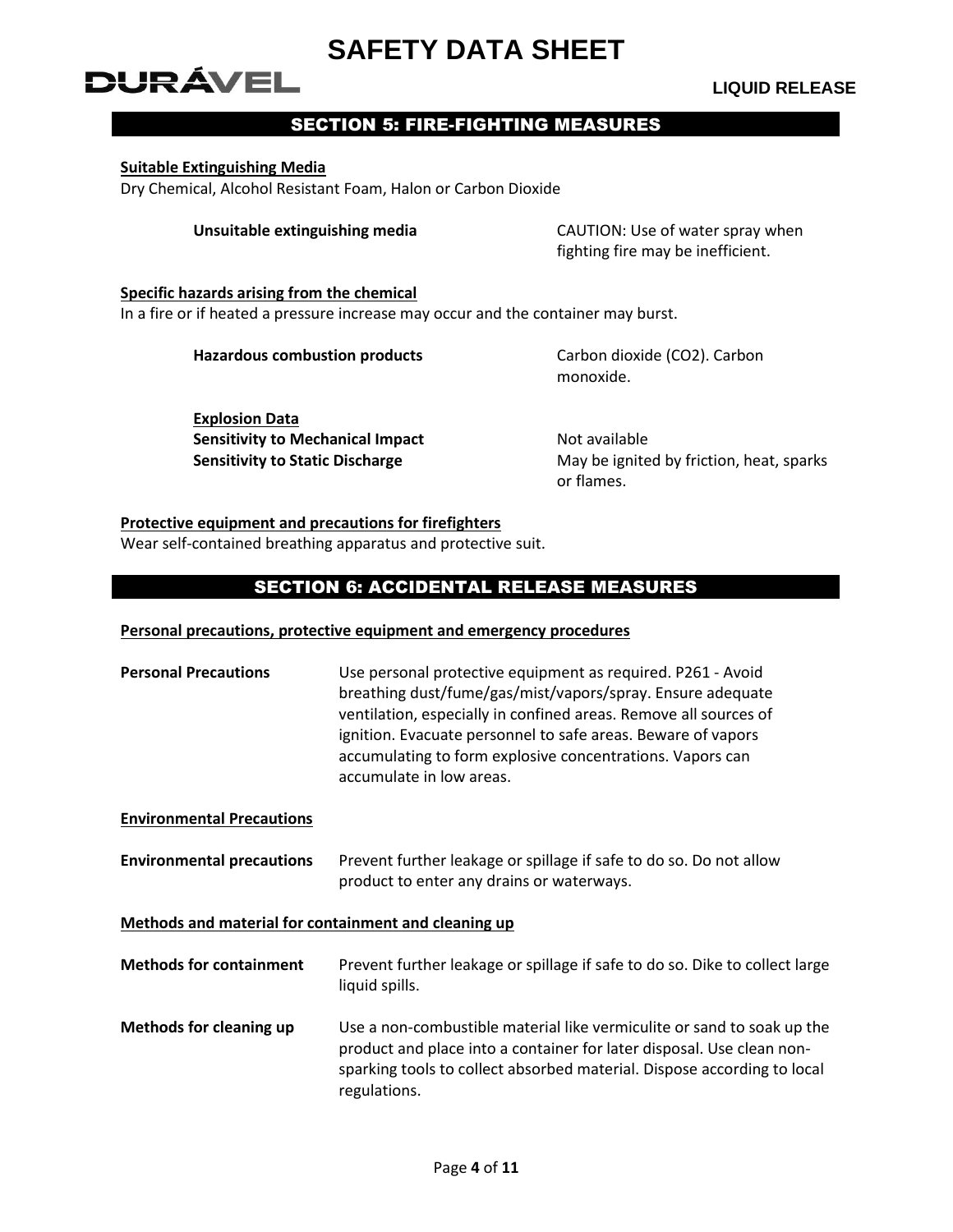# DURÁVEL

#### SECTION 7: HANDLING AND STORAGE

#### **Precautions for safe handling**

| <b>Advice for safe handling</b> | Do not handle until all safety precautions have been read and<br>understood. Avoid contact with skin and eyes. Avoid breathing |
|---------------------------------|--------------------------------------------------------------------------------------------------------------------------------|
|                                 |                                                                                                                                |
|                                 | dust/fume/gas/mist/vapors/spray. Keep away from heat, hot surfaces,                                                            |
|                                 | sparks, open flames and other ignition sources. No smoking. Ground                                                             |
|                                 | and bond container and receiving equipment. Take measures to                                                                   |
|                                 | prevent the buildup of electrostatic charge. Use non-sparking tools.                                                           |
|                                 | Wash hands and skin thoroughly after handling. Use only outdoors or                                                            |
|                                 | in a well-ventilated area. Wear protective gloves/protective                                                                   |
|                                 | clothing/eye protection/face protection.                                                                                       |

#### **Conditions for safe storage, including any incompatibilities**

| <b>Storage Conditions</b>     | Keep container tightly closed in a dry and well-ventilated place.<br>Containers which are opened must be carefully resealed and kept<br>upright to prevent leakage. |
|-------------------------------|---------------------------------------------------------------------------------------------------------------------------------------------------------------------|
| <b>Incompatible Materials</b> | Keep away from strong oxidizing agents, strong alkalis, and strong<br>acids.                                                                                        |

#### SECTION 8: EXPOSURE CONTROLS – PERSONAL PROTECTION

#### **Control parameters**

**Exposure guidelines** This product, as supplied, does not contain any hazardous materials with occupational exposure limits established by the region specific regulatory bodies.

#### **Appropriate engineering controls**

**Engineering controls** General/local ventilation recommended

**Individual protection measures, such as personal protective equipment**

| Eye and face protection | Wear safety glasses with side shields (or goggles). |  |
|-------------------------|-----------------------------------------------------|--|
|-------------------------|-----------------------------------------------------|--|

**Skin and body protection** Wear impervious protective clothing, including boots, gloves, lab coat, apron or coveralls, as appropriate, to prevent skin contact. Wear chemical resistant gloves at minimum. Wash skin immediately upon contact. Wash hands at mealtime and end of shift.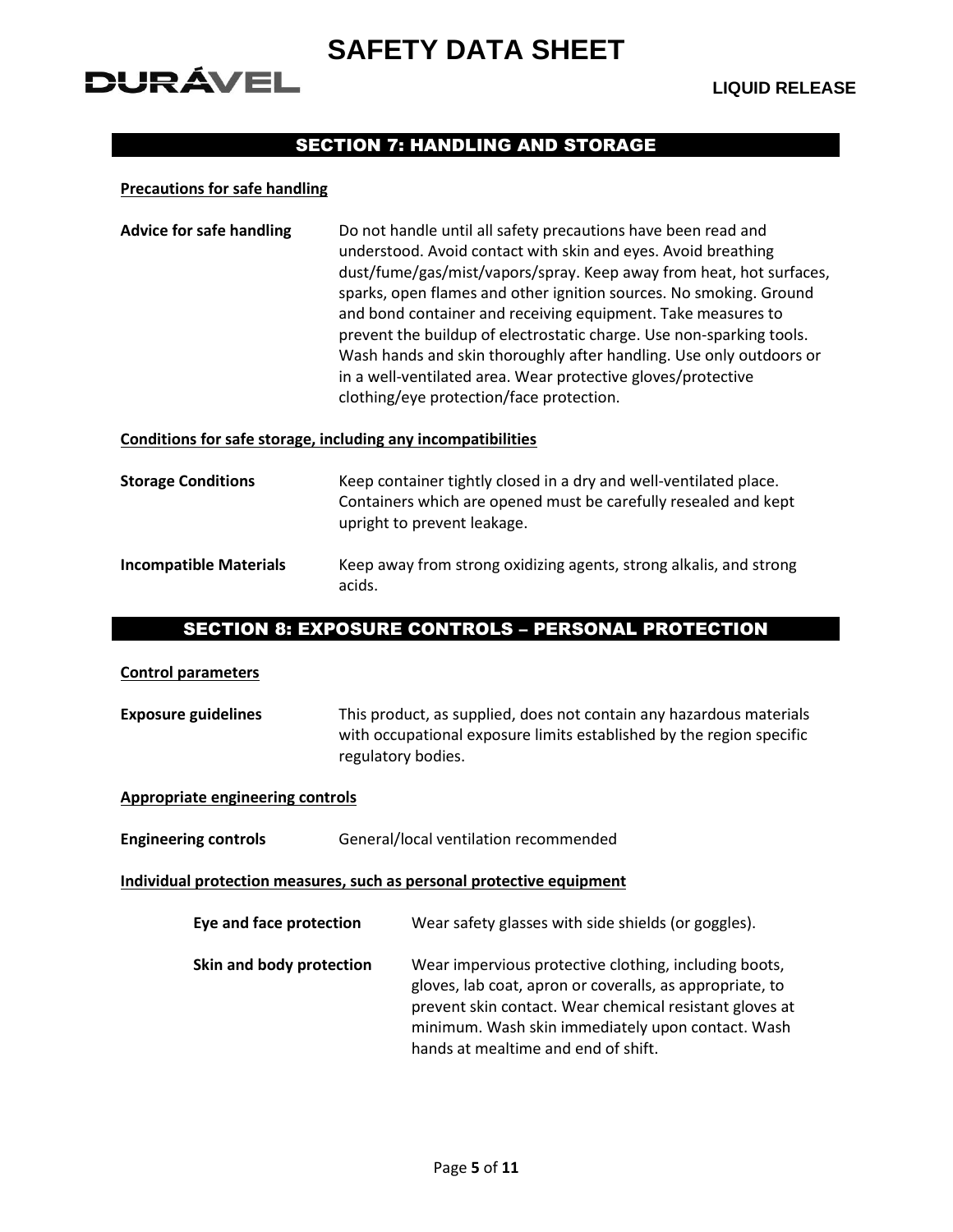

| <b>Respiratory protection</b>                   | Use respiratory protection unless adequate local exhaust<br>ventilation is provided or exposure assessment<br>demonstrates that exposures are within recommended<br>exposure guidelines. Where concentrations are above<br>recommended limits or are unknown, appropriate<br>respiratory protection should be worn. Follow OSHA<br>respirator regulations (29 CFR 1910.134) and use<br>NIOSH/MSHA approved respirators. |
|-------------------------------------------------|-------------------------------------------------------------------------------------------------------------------------------------------------------------------------------------------------------------------------------------------------------------------------------------------------------------------------------------------------------------------------------------------------------------------------|
| <b>General Hygiene</b><br><b>Considerations</b> | Handle in accordance with good industrial hygiene and<br>safety practice. Wash hands before and after breaks and at<br>the end of the work day.                                                                                                                                                                                                                                                                         |

### SECTION 9: PHYSICAL AND CHEMICAL PROPERTIES

#### **Information on basic physical and chemical properties**

| <b>Physical State</b>                  | Liquid                    | Odor                  | Low               |
|----------------------------------------|---------------------------|-----------------------|-------------------|
| Appearance                             | <b>Transparent liquid</b> | <b>Odor Threshold</b> | No data available |
| Color                                  | <b>Transparent liquid</b> |                       |                   |
|                                        |                           |                       |                   |
| Property                               | <b>Values</b>             | <b>Remarks/Method</b> |                   |
| рH                                     | <b>Not Available</b>      |                       |                   |
| <b>Melting point/freezing</b><br>point | $-60^{\circ}$ C (N/A)     |                       |                   |
| <b>Boiling point/Boiling range</b>     | Not Applicable            |                       |                   |
| <b>Flash point</b>                     | 66°C (151°F)              | CC (closed cup)       |                   |
| <b>Evaporation rate</b>                | <b>Not Available</b>      |                       |                   |
| <b>Flammability (solid, gas)</b>       | Not Relevant              |                       |                   |
| <b>Flammability Limit in Air</b>       |                           |                       |                   |
| <b>Upper flammability limit:</b>       | 6.5%                      |                       |                   |
| Lower flammability limit:              | 0.5%                      |                       |                   |
| Vapor pressure                         | <b>Not Available</b>      |                       |                   |
| <b>Vapor density</b>                   | Not Available             |                       |                   |
| <b>Relative density</b>                | .798 @ 70°F               |                       |                   |
| <b>Water solubility</b>                | Insoluble in water        |                       |                   |
| Solubility in other solvents           | <b>Not Available</b>      |                       |                   |
| <b>Partition coefficient</b>           | <b>Not Available</b>      |                       |                   |
| <b>Autoignition temperature</b>        | <b>Not Available</b>      |                       |                   |
| Decomposition                          | <b>Not Available</b>      |                       |                   |
| temperature                            |                           |                       |                   |
| <b>Kinematic viscosity</b>             | <b>Not Available</b>      |                       |                   |
| <b>Dynamic viscosity</b>               | <b>Not Available</b>      |                       |                   |
| <b>Explosive properties</b>            | <b>Not Available</b>      |                       |                   |
| <b>Oxidizing properties</b>            | Not Available             |                       |                   |
| <b>Other Information</b>               |                           |                       |                   |
| Softening point                        | Not Relevant              |                       |                   |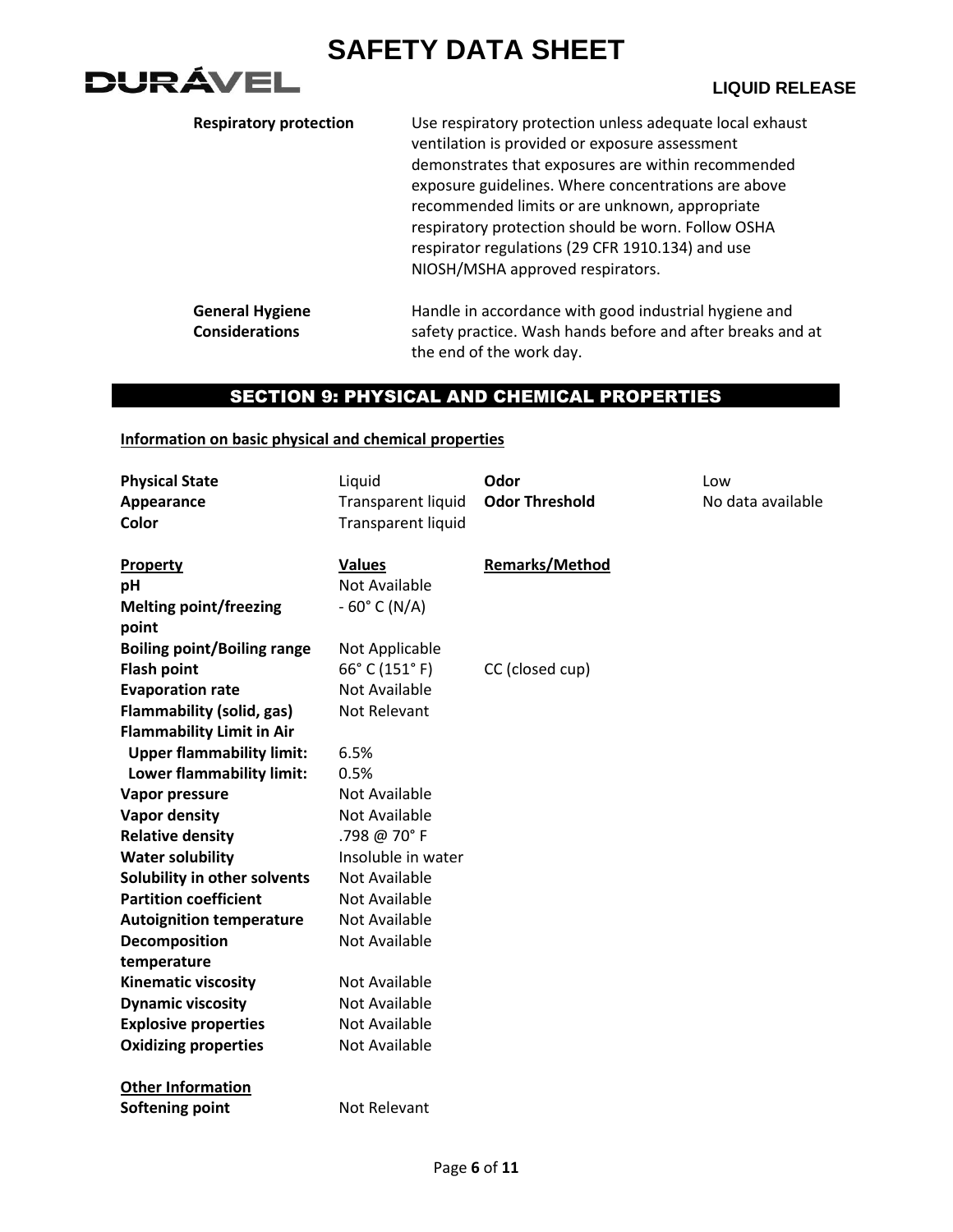

**VOC Content (%)** Not Applicable **Density** Not Available **Bulk Density** Not Available

**Molecular weight** Not Available

#### SECTION 10: STABILITY AND REACTIVITY

**Reactivity** Not Available

**Chemical stability** Stable

**Possibility of Hazardous Reactions** Hazardous polymerization does not occur

#### **Conditions to avoid**

Heat, flames and sparks

#### **Incompatible materials**

Keep away from strong oxidizing agents, strong alkalis, and strong acids.

#### **Hazardous Decomposition Products**

Hazardous decomposition products formed under fire conditions, carbon oxides.

### SECTION 11: TOXICOLOGICAL INFORMATION

#### **Information on likely routes of exposure**

**Product Information**

| Direct contact and vapor inhalation |
|-------------------------------------|
|                                     |

**Eye contact** Direct contact

**Skin contact** Direct contact

**Ingestion** Direct contact

| <b>Chemical Name</b>                                         | Oral LD50          | <b>Dermal LD50</b>    | <b>Inhalation LC50</b> |
|--------------------------------------------------------------|--------------------|-----------------------|------------------------|
| Distillates (petroleum),<br>hydrotreated light<br>64742-47-8 | > 5000 mg/kg (Rat) | > 2000 mg/kg (Rabbit) | > 5.2 mg/L (Rat) 4h    |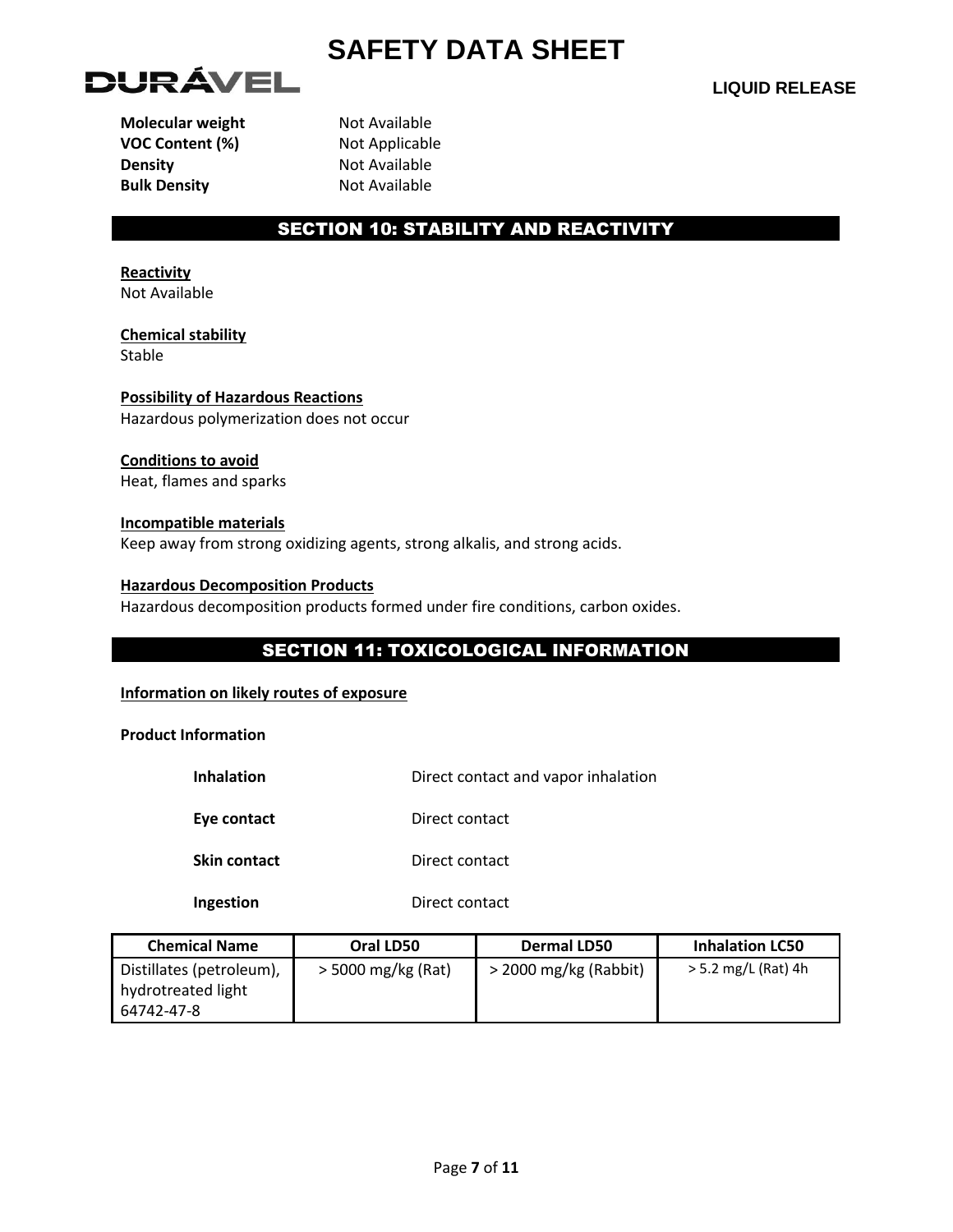

#### **Information on toxicological effects**

**Symptoms** May cause drowsiness or dizziness if inhaled. May cause drowsiness or dizziness if inhaled. May cause respiratory irritation. Causes serious eye irritation. Causes skin irritation.

#### **Delayed and immediate effects as well as chronic effects from short and long-term exposure**

| <b>Skin corrosion/irritation</b>  | Causes severe burns. Irritating to skin.            |
|-----------------------------------|-----------------------------------------------------|
| Serious eye damage/eye irritation | Irritating to eyes. Risk of serious damage to eyes. |
| <b>Irritation</b>                 | Irritating to eyes, respiratory system and skin     |
| <b>Sensitization</b>              | No data available                                   |
| <b>Germ cell mutagenicity</b>     | No data available                                   |
| Carcinogenicity                   | No data available                                   |
| <b>Reproductive toxicity</b>      | Not Available                                       |
| STOT - single exposure            | Not Available                                       |
| STOT - repeated exposure          | Not Available                                       |
| <b>Aspiration hazard</b>          | Not Available                                       |

#### **Numerical measures of toxicity – Product Information**

No available data.

#### SECTION 12: ECOLOGICAL INFORMATION

Material is expected to be harmful to aquatic organisms. May cause long-term adverse effects in the aquatic environment.

#### **Ecotoxicity**

| <b>Chemical Name</b>                                         | Algae/aquatic plants | Fish                                                                                        | Crustacea                                              |
|--------------------------------------------------------------|----------------------|---------------------------------------------------------------------------------------------|--------------------------------------------------------|
| Distillates (petroleum),<br>hydrotreated light<br>64742-47-8 |                      | 45: 96 h Pimephales<br>promelas mg/L LC50 flow-<br>through 2.2: 96 h<br>Lepomis macrochirus | 4720: 96 h Den-<br>dronereides heteropoda<br>mg/L LC50 |
|                                                              |                      | mg/L LC50 static 2.4: 96 h<br>Oncorhynchus mykiss<br>mg/L LC50 static                       |                                                        |

#### **Persistence and degradability**

No data available

#### **Bioaccumulation**

No data available

#### **Other adverse effects**

No data available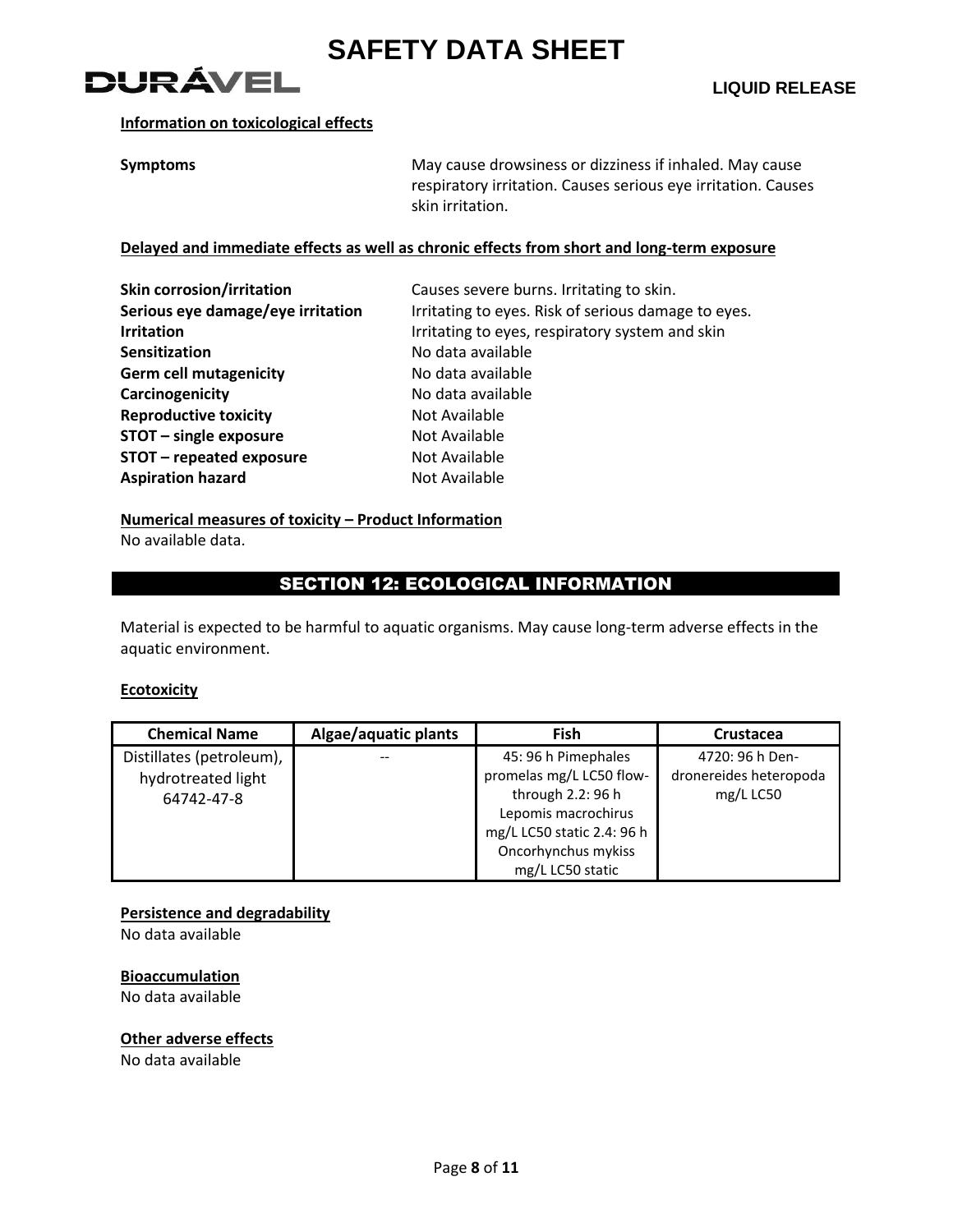## **DURÁVEL**

### SECTION 13: DISPOSAL CONSIDERATIONS

#### **Waste treatment methods**

| <b>Disposal of wastes</b>     | Under RCRA 40 CFR 261 this material is a hazardous waste.<br>Dispose of in accordance with all federal, state, and local<br>regulations. If uncertain of local requirements, contact the<br>proper environmental authorities for information on waste<br>disposal in your area. Contact a licensed professional waste<br>disposal service to dispose of this material. |
|-------------------------------|------------------------------------------------------------------------------------------------------------------------------------------------------------------------------------------------------------------------------------------------------------------------------------------------------------------------------------------------------------------------|
| <b>Contaminated packaging</b> | Dispose of in accordance with federal, state and local<br>regulations                                                                                                                                                                                                                                                                                                  |

#### SECTION 14: TRANSPORTATION INFORMATION

**DOT** Not regulated **Marine pollutant** Material is expected to be harmful to aquatic organisms. May cause long-term adverse effects in the aquatic environment.

#### **IATA**

| UN/ID no.              | 3295                         |
|------------------------|------------------------------|
| <b>Proper Shipping</b> | Hydrocarbons, Liquid. N.O.S. |
| <b>Name</b>            |                              |
| <b>Hazard Class</b>    | 3                            |
| <b>Packing Group</b>   | Ш                            |

#### **IMDG**

| UN/ID no.              | 3295                         |
|------------------------|------------------------------|
| <b>Proper Shipping</b> | Hydrocarbons, Liquid. N.O.S. |
| <b>Name</b>            |                              |
| <b>Hazard Class</b>    | 3                            |
| <b>Packing Group</b>   | Ш                            |

#### SECTION 15: REGULATORY INFORMATION

#### **International Inventories**

| <b>TSCA</b>          | Does not comply |
|----------------------|-----------------|
| <b>DSL/NDSL</b>      | Does not comply |
| <b>EINECS/ELINCS</b> | Does not comply |
| <b>ENCS</b>          | Does not comply |
| <b>IECSC</b>         | Does not comply |
| <b>KECL</b>          | Does not comply |
| <b>PICCS</b>         | Does not comply |
| <b>AICS</b>          | Does not comply |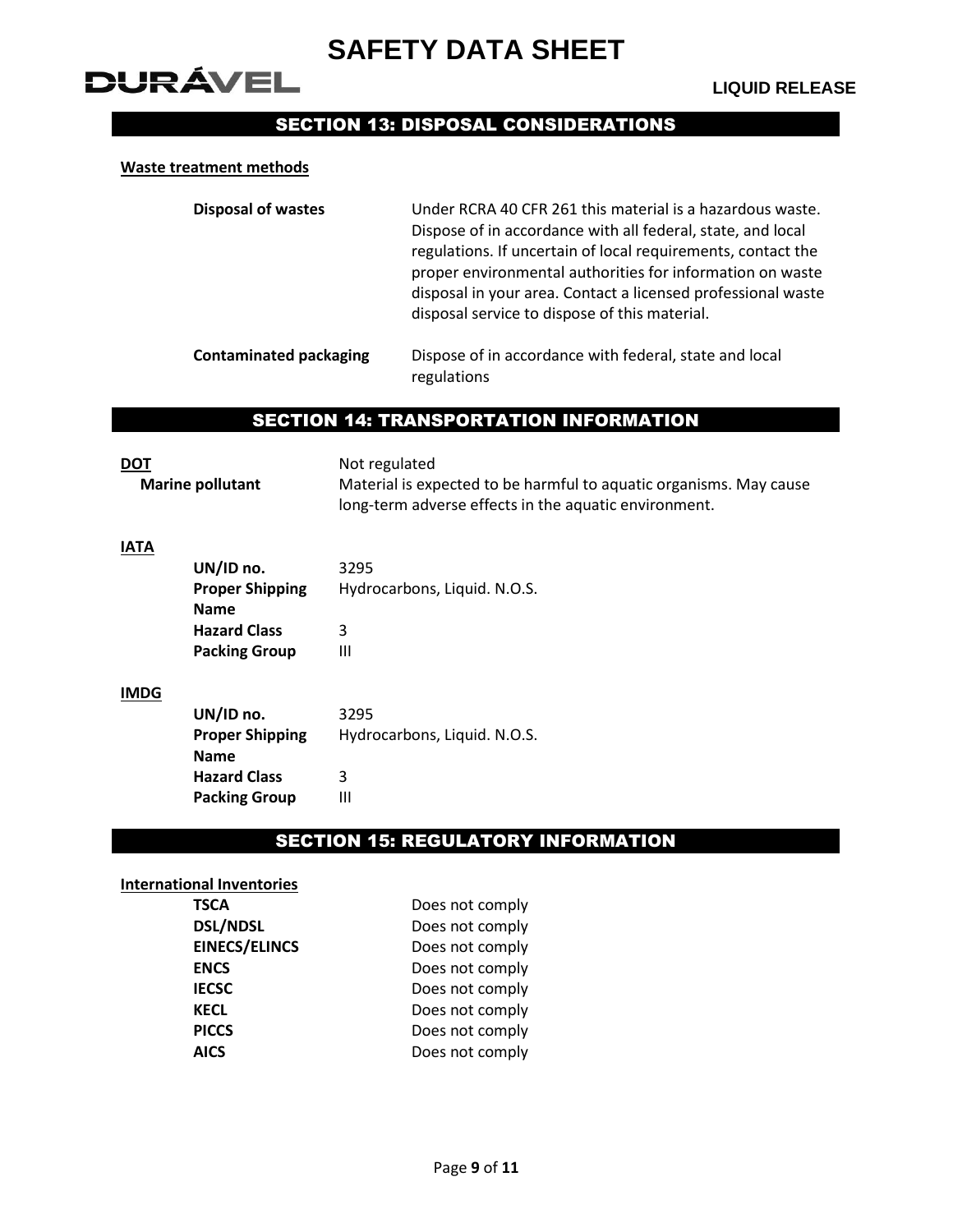

#### **Legend:**

**TSCA** - United States Toxic Substances Control Act Section 8(b) Inventory **DSL/NDSL** - Canadian Domestic Substances List/Non-Domestic Substances List **EINECS/ELINCS** - European Inventory of Existing Chemical Substances/European List of Notified Chemical Substances **ENCS** - Japan Existing and New Chemical Substances **IECSC** - China Inventory of Existing Chemical Substances **KECL** - Korean Existing and Evaluated Chemical Substances **PICCS** – Philippines Inventory of Chemicals and Chemical Substances

**AICS** – Australian Inventory of Chemical Substances

#### **US Federal Regulations**

#### **SARA 313**

Section 313 of Title III of the Superfund Amendments and Reauthorization Act of 1986 (SARA). This product does not contain any chemicals which are subject to the reporting requirements of the Act and Title 40 of the Code of Federal Regulations, Part 372

#### **SARA 311/312 Hazard Categories**

| <b>Acute health hazard</b>        | Yes |
|-----------------------------------|-----|
| <b>Chronic health hazard</b>      | Yes |
| <b>Fire hazard</b>                | Yes |
| Sudden release of pressure hazard | Yes |
| <b>Reactive hazard</b>            | N٥  |

#### **CWA (Clean Water Act)**

This product contains the following substances which are regulated pollutants pursuant to the Clean Water Act (40 CFR 122.21 and 40 CFR 122.42)

#### **CERCLA**

This material, as supplied, contains one or more substances regulated as a hazardous substance under the Comprehensive Environmental Response Compensation and Liability Act (CERCLA) (40 CFR 302)

#### **US State Regulations**

#### **California Proposition 65**

This product does not contain chemicals known to the state of California to cause birth defects or other reproductive harm

#### **US State Right-to-Know Regulations**

#### **US EPA Label Information**